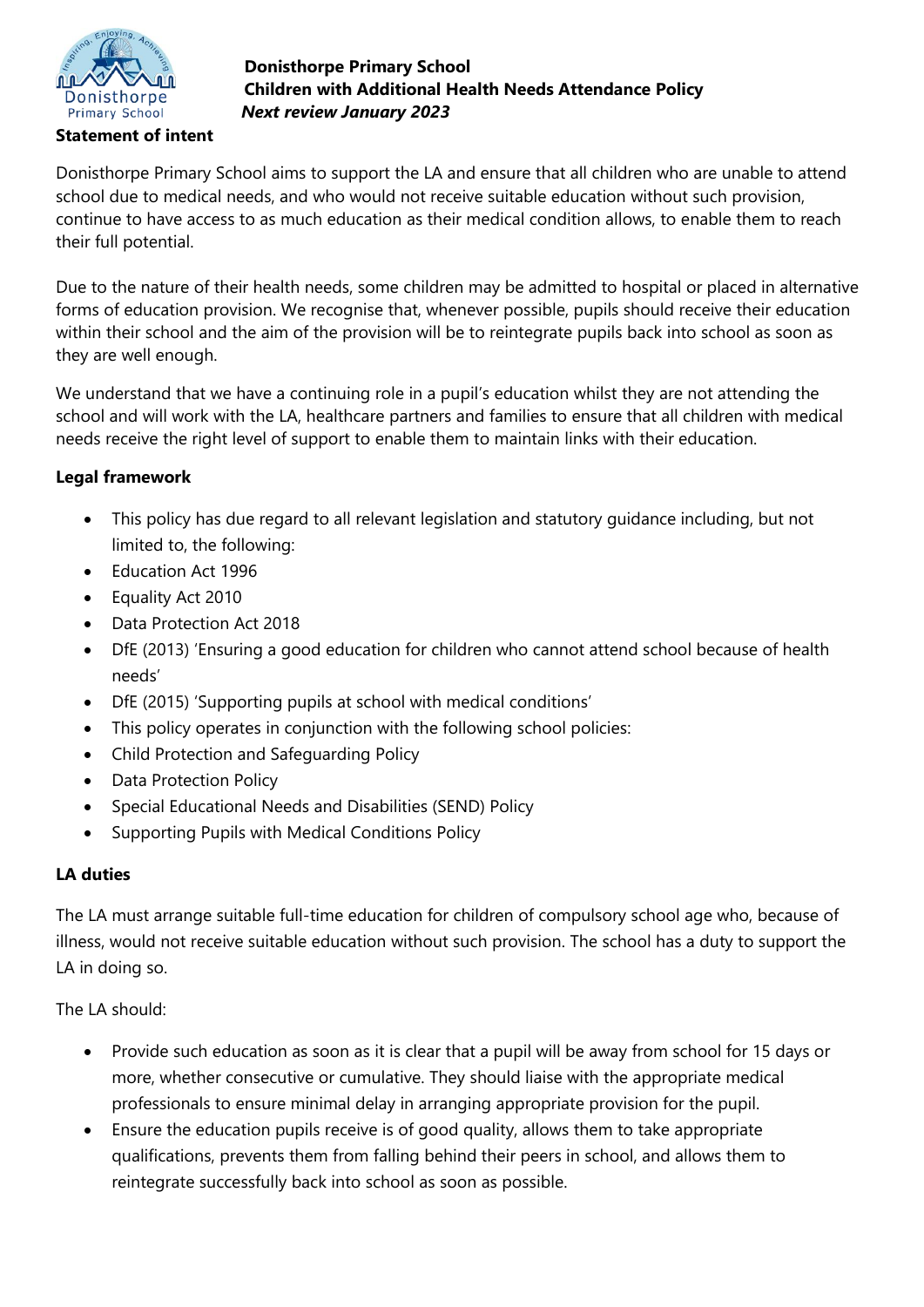- Address the needs of individual pupils in arranging provision.
- Have a named officer responsible for the education of children with additional health needs and ensure parents know who this is.
- Have a written, publicly accessible policy statement on their arrangements to comply with their legal duty towards children with additional health needs.
- Review the provision offered regularly to ensure that it continues to be appropriate for the child and that it is providing suitable education.
- Give clear policies on the provision of education for children and young people under and over compulsory school age.

The LA should not:

- Have processes or policies in place which prevent a child from getting the right type of provision and a good education.
- Withhold or reduce the provision, or type of provision, for a child because of how much it will cost.
- Have policies based upon the percentage of time a child is able to attend school rather than whether the child is receiving a suitable education during that attendance.
- Have lists of health conditions which dictate whether or not they will arrange education for children or inflexible policies which result in children going without suitable full-time education (or as much education as their health condition allows them to participate in).

### **Definitions**

- Children who are unable to attend school as a result of their medical needs may include those with:
- Physical health issues
- Physical injuries
- Mental health problems, including anxiety issues
- Emotional difficulties or school refusal
- Progressive conditions
- Terminal illnesses
- Chronic illnesses

Children who are unable to attend mainstream education for health reasons may attend any of the following:

- **Hospital school**: a special school within a hospital setting where education is provided to give continuity whilst the child is receiving treatment.
- **Home tuition**: many LAs have home tuition services that act as a communication channel between schools and pupils on occasions where pupils are too ill to attend school and are receiving specialist medical treatment.
- **Medical PRUs**: these are LA establishments that provide education for children unable to attend their registered school due to their medical needs.

#### **Roles and responsibilities**

The governing board is responsible for: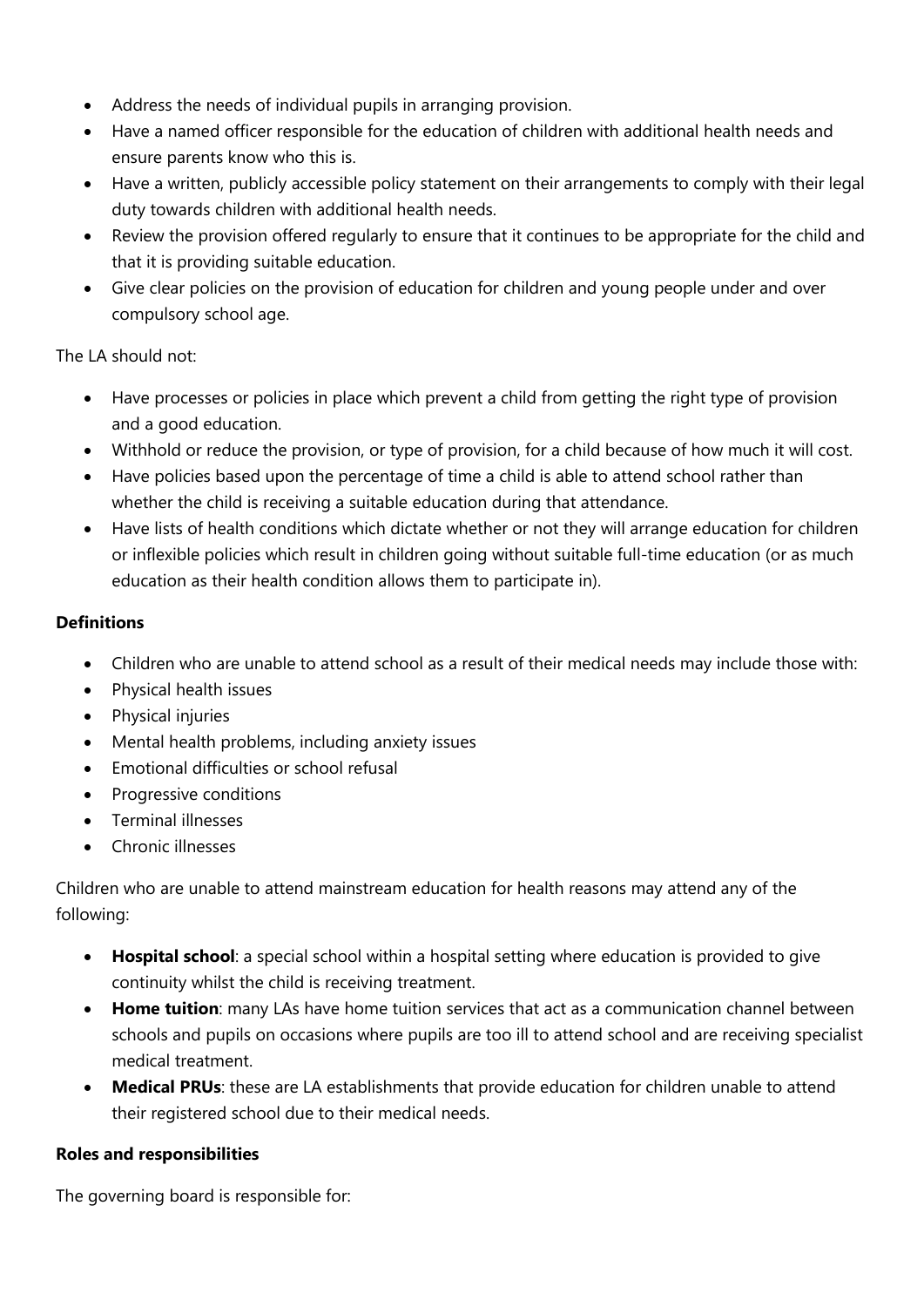- Ensuring arrangements for pupils who cannot attend school as a result of their medical needs are in place and are effectively implemented.
- Ensuring the termly review of the arrangements made for pupils who cannot attend school due to their medical needs.
- Ensuring the roles and responsibilities of those involved in the arrangements to support the needs of pupils are clear and understood by all.
- Ensuring robust systems are in place for dealing with health emergencies and critical incidents, for both on- and off-site activities.
- Ensuring staff with responsibility for supporting pupils with health needs are appropriately trained.
- Approving and reviewing this policy on an annual basis.

The headteacher is responsible for:

- Working with the governing board to ensure compliance with the relevant statutory duties when supporting pupils with health needs.
- Working collaboratively with parents and other professionals to develop arrangements to meet the best interests of children.
- Ensuring the arrangements put in place to meet pupils' health needs are fully understood by all those involved and acted upon.
- Appointing a named member of staff who is responsible for pupils with healthcare needs and liaises with parents, pupils, the LA, key workers and others involved in the pupil's care.
- Ensuring the support put in place focusses on and meets the needs of individual pupils.
- Arranging appropriate training for staff with responsibility for supporting pupils with health needs.
- Providing teachers who support pupils with health needs with suitable information relating to a pupil's health condition and the possible effect the condition and/or medication taken has on the pupil.
- Notifying the LA when a pupil is likely to be away from the school for a significant period of time due to their health needs.

The named member of staff is Susan Heath. They are responsible for:

- Dealing with pupils who are unable to attend school because of medical needs.
- Actively monitoring pupil progress and reintegration into school.
- Supplying pupils' education providers with information about the child's capabilities, progress and outcomes.
- Liaising with the headteacher, education providers and parents to determine pupils' programmes of study whilst they are absent from school.
- Keeping pupils informed about school events and encouraging communication with their peers.
- Providing a link between pupils and their parents, and the LA.

Teachers and support staff are responsible for:

Understanding confidentiality in respect of pupils' health needs.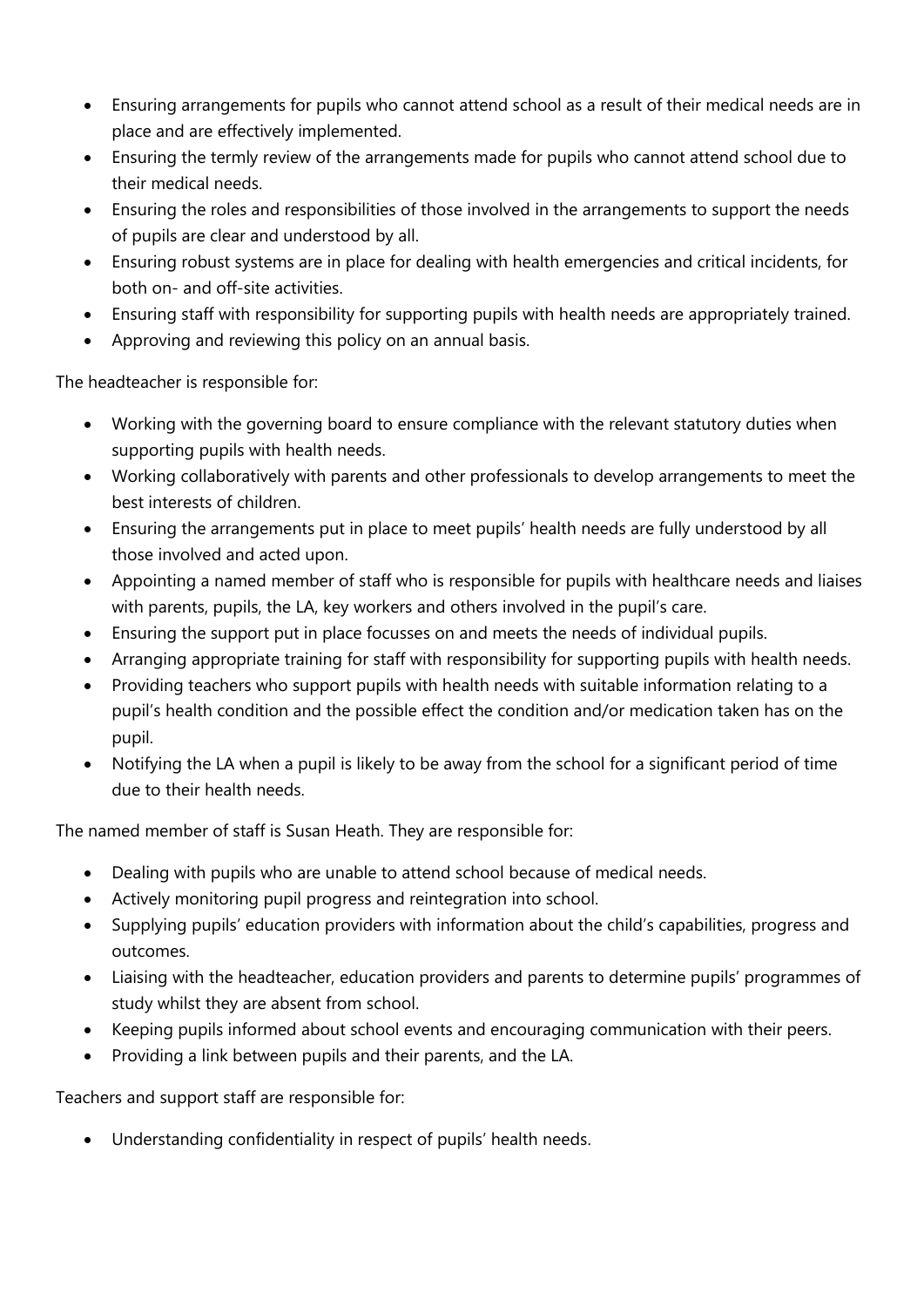- Designing lessons and activities in a way that allows those with health needs to participate fully and ensuring pupils are not excluded from activities that they wish to take part in without a clear evidence-based reason.
- Understanding their role in supporting pupils with health needs and ensuring they attend the required training.
- Ensuring they are aware of the needs of their pupils through the appropriate and lawful sharing of the individual pupil's health needs.
- Ensuring they are aware of the signs, symptoms and triggers of common life-threatening medical conditions and know what to do in an emergency.
- Keeping parents informed of how their child's health needs are affecting them whilst in the school.
- Parents are expected to:
- Ensure the regular and punctual attendance of their child at the school where possible.
- Work in partnership with the school to ensure the best possible outcomes for their child.
- Notify the school of the reason for any of their child's absences without delay.
- Provide the school with sufficient and up-to-date information about their child's medical needs.
- Attend meetings to discuss how support for their child should be planned.

### **Managing absences**

Parents are advised to contact the school on the first day their child is unable to attend due to illness.

Absences due to illness will be authorised unless the school has genuine cause for concern about the authenticity of the illness.

The school will provide support to pupils who are absent from school because of illness for a period of less than 15 school days by liaising with the pupil's parents to arrange schoolwork as soon as the pupil is able to cope with it or part-time education at school. The school will give due consideration to which aspects of the curriculum are prioritised in consultation with the pupil, their family and relevant members of staff.

For periods of absence that are expected to last for 15 or more school days, either in one absence or over the course of a school year, the named person with responsibility for pupils with health needs will notify the LA, who will take responsibility for the pupil and their education.

Where absences are anticipated or known in advance, the school will liaise with the LA to enable education provision to be provided from the start of the pupil's absence.

For hospital admissions, the appointed named member of staff will liaise with the LA regarding the programme that should be followed while the pupil is in hospital.

The LA will set up a personal education plan (PEP) for the pupil which will allow the school, the LA and the provider of the pupil's education to work together.

The school will monitor pupil attendance and mark registers to ensure it is clear whether a pupil is, or should be, receiving education otherwise than at school.

The school will only remove a pupil who is unable to attend school because of additional health needs from the school roll where: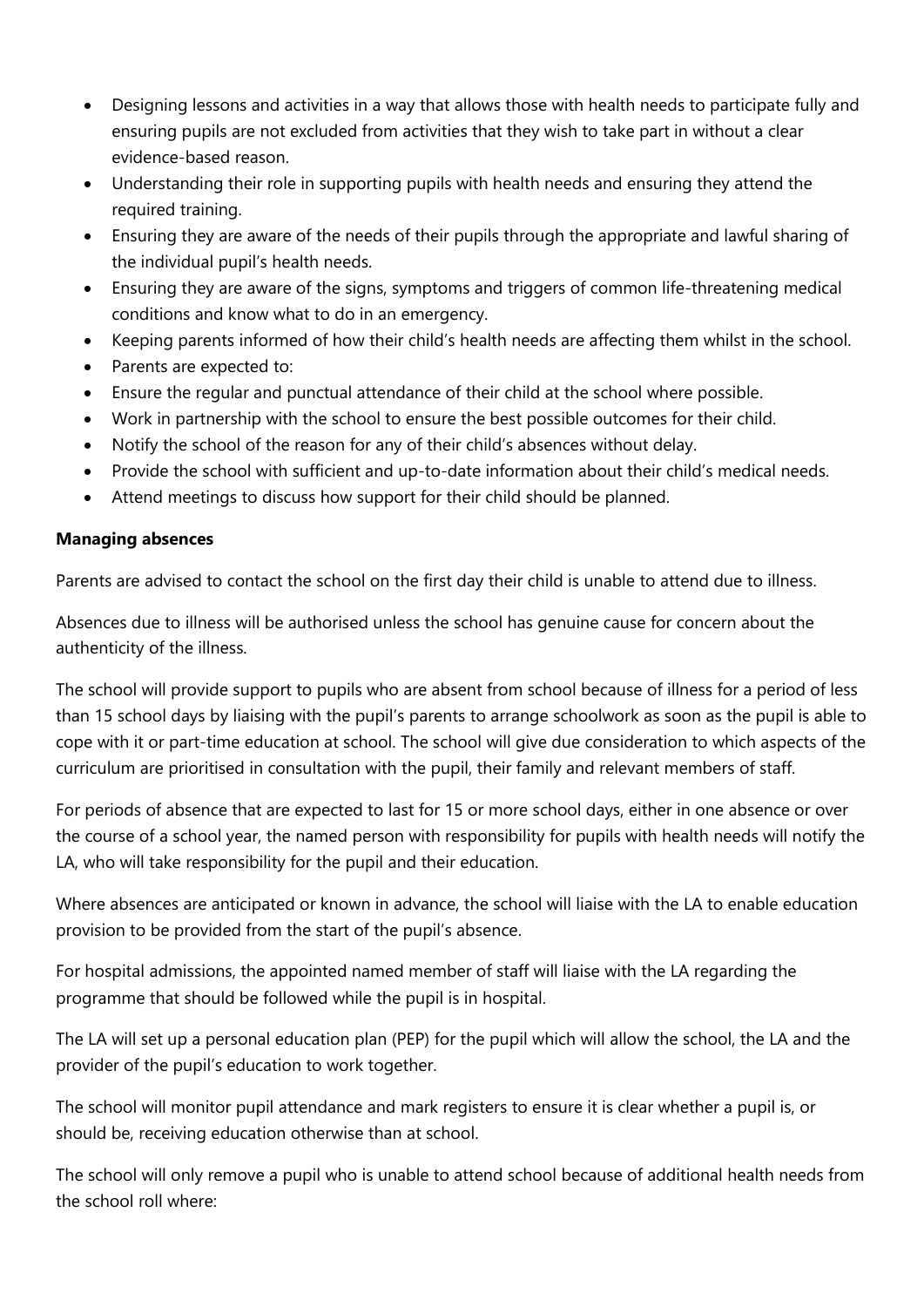- The pupil has been certified as unlikely to be in a fit state of health to attend school, before ceasing to be of compulsory school age; and
- Neither the pupil nor their parent has indicated to the school the intention to continue to attend the school, after ceasing to be of compulsory school age.

A pupil unable to attend school because of their health needs will not be removed from the school register without parental consent and certification from the doctor/health care professional, even if the LA has become responsible for the pupil's education.

### **Support for pupils**

Where a pupil has a complex or long-term health issue, the school will discuss the pupil's needs and how these may be best met with the LA, relevant medical professionals, parents and, where appropriate, the pupil.

The LA expects the school to support pupils with health needs to attend full-time education wherever possible, or for the school to make reasonable adjustments to pupils' programmes of study where medical evidence supports the need for those adjustments.

The school will make reasonable adjustments under pupils' individual healthcare plans (IHCPs), in accordance with the Supporting Pupils with Medical Conditions Policy.

Pupils admitted to hospital will receive education as determined appropriate by the medical professionals and hospital tuition team at the hospital concerned.

During a period of absence, the school will work with the provider of the pupil's education to establish and maintain regular communication and effective outcomes.

- Whilst a pupil is away from school, the school will work with the LA to ensure the pupil can successfully remain in touch with their school using the following methods:
- School newsletters
- $\bullet$  Emails
- Invitations to school events
- Cards or letters from peers and staff

Where appropriate, the school will provide the pupil's education provider with relevant information, curriculum materials and resources.

To help ensure a pupil with additional health needs is able to attend school following an extended period of absence, the following adaptations will be considered:

- A personalised or part-time timetable, drafted in consultation with the named staff member
- Access to additional support in school
- Online access to the curriculum from home
- Movement of lessons to more accessible rooms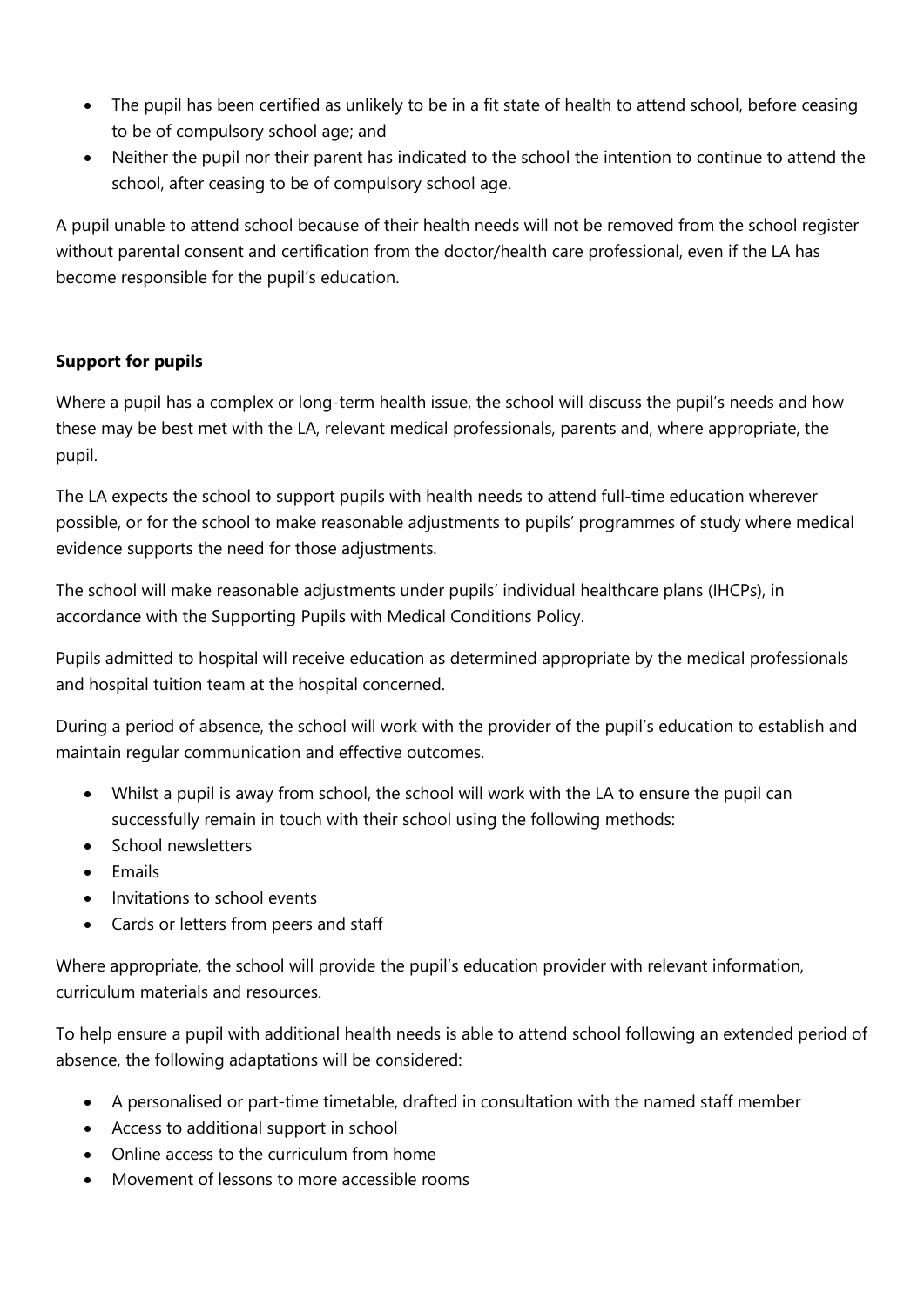- Places to rest at school
- Special exam arrangements to manage anxiety or fatigue
- Reintegration

When a pupil is considered well enough to return to school, the school will develop a tailored reintegration plan in collaboration with the LA.

The school will work with the LA when reintegration into school is anticipated to plan for consistent provision during and after the period of education outside school.

As far as possible, the child will be able to access the curriculum and materials that they would have used in school.

If appropriate, the school nurse will be involved in the development of the pupil's reintegration plan and informed of the timeline of the plan by the appointed named member of staff, to ensure they can prepare to offer any appropriate support to the pupil.

The school will consider whether any reasonable adjustments need to be made to provide suitable access to the school and the curriculum for the pupil.

For longer absences, the reintegration plan will be developed near to the pupil's likely date of return, to avoid putting unnecessary pressure on an ill pupil or their parents in the early stages of their absence.

The school is aware that some pupils will need gradual reintegration over a long period of time and will always consult with the pupil, their parents and key staff about concerns, medical issues, timing and the preferred pace of return.

The reintegration plan will include:

- The date for planned reintegration, once known.
- Details of regular meetings to discuss reintegration.
- Details of the named member of staff who has responsibility for the pupil.
- Clearly stated responsibilities and the rights of all those involved.
- Details of social contacts, including the involvement of peers and mentors during the transition period.
- A programme of small goals leading up to reintegration.
- Follow up procedures.

The school will ensure a welcoming environment is developed and encourage pupils and staff to be positive and proactive during the reintegration period.

Following reintegration, the school will support the LA in seeking feedback from the pupil regarding the effectiveness of the process.

## **Information sharing**

It is essential that all information about pupils with health needs is kept up-to-date.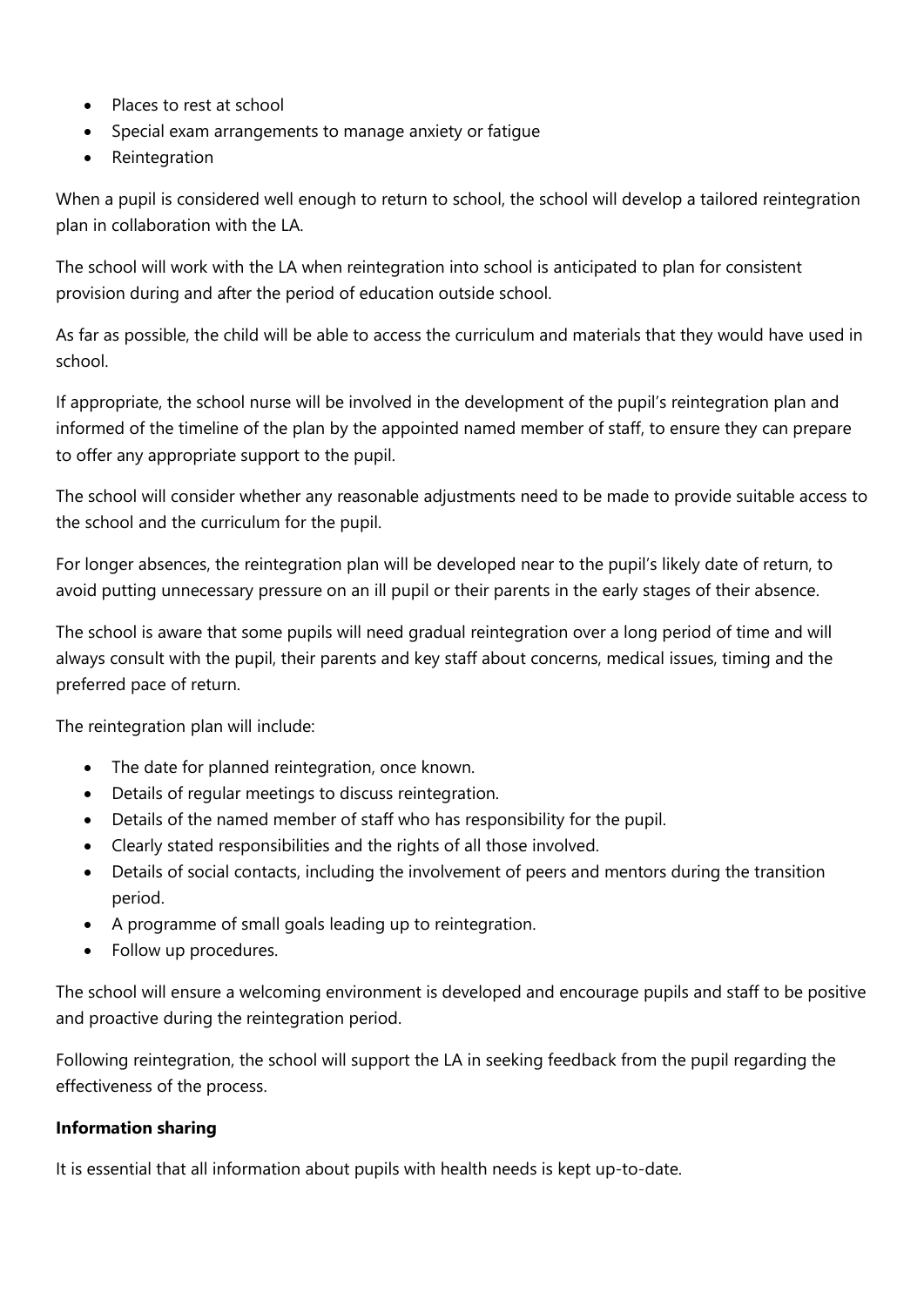To protect confidentiality, all information-sharing techniques, e.g. staff noticeboards, will be agreed with the pupil and their parent in advance of being used, in accordance with the Confidentiality Policy.

All teachers, TAs, supply and support staff will be provided with access to relevant information, including high-risk health needs, first aiders and emergency procedures, via a noticeboard in the staffroom/in school registers.

Parents will be made aware of their own rights and responsibilities regarding confidentiality and information sharing. To help achieve this, the school will:

- Ensure this policy and other relevant policies are easily available and accessible.
- Provide the pupil and their parents with a copy of the policy on information sharing.
- Ask parents to sign a consent form which clearly details the organisations and individuals that their child's health information will be shared with and which methods of sharing will be used.
- Consider how friendship groups and peers may be able to assist pupils with health needs.

When a pupil is discharged from hospital or is returning from other education provision, the school will ensure the appropriate information is received to allow for a smooth return to the school. The named member of staff will liaise with the hospital or other tuition service as appropriate.

### **Record keeping**

In accordance with the Supporting Pupils with Medical Conditions Policy, written records will be kept of all medicines administered to pupils

Proper record keeping protects both staff and pupils and provides evidence that agreed procedures have been followed.

All records will be maintained in line with the GDPR policies and procedures.

## **Training**

Staff will be trained in a timely manner to assist with a pupil's return to school.

Once a pupil's return date has been confirmed, staff will be provided with relevant training before the pupil's anticipated return.

Healthcare professionals should be involved in identifying and agreeing with the school the type and level of training required.

Training will be sufficient to ensure staff are confident in their ability to support pupils with additional health needs.

Parents of pupils with additional health needs may provide specific advice but will not be the sole trainer of staff.

## **Examinations and assessments**